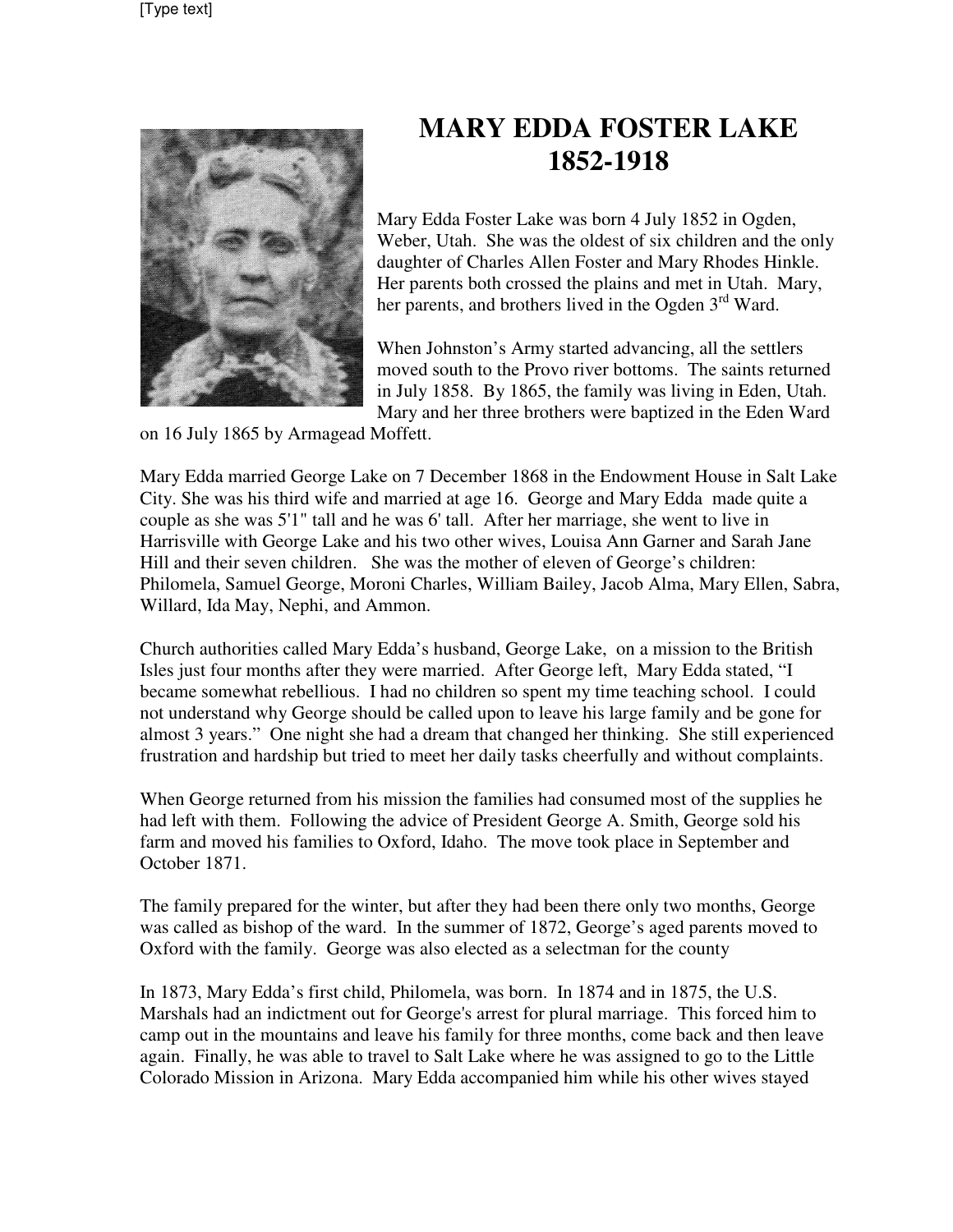behind. Sarah Jane joined him in December 1877 with her children. Louisa Ann never left Oxford.

Life in Arizona was difficult. The people were trying to live the United Order. In 1876, while in Obed, Mary Edda's first son, Samuel George, was born. The settlers abandoned Obed, their first camp, in the fall of 1877 because of crop failures and malaria. They next settled in Brigham City in Navajo County, and a month later, leaders called Mary Edda's husband, George, as bishop. In the spring of 1879, he served a short mission to Verde Country. During their time in Brigham City Mary Edda bore three more sons, Moroni Charles in 1877, William Bailey in 1879, and Jacob Alma in 1881.

In the spring through the fall of 1880, the Lakes moved to the Gila River country. Malaria struck again, so the family moved to Forest Dale in the Mogollon Mountains, which they hoped would be better for their health. The family was blessed temporally while they were living there. Mary Ellen was born in 1883.

In April 1883, the Lakes were forced to leave the area because they were living on the Indian reservation. They finally settled in St. David, Arizona in August 1884. George purchased a farm and built two nice houses. In 1884, Sabra was born to Mary Edda and George.

In January 1885, leaders called George to go to Mexico. In 1885-1886, they lived in the Asension, Mexico area in a city called Casas Grande. While there, their son Willard was born in 1887. They were the only white people at the time, and the children played with the Mexican children and soon were able to speak Spanish. Once again illness came to the area, and two of Mary Edda's children, Jacob Alma and Sabra, and one of Sarah Jane's children, Barnabas, died.

One day in Casas Grande, the family was almost completely out of food. Family oral history suggests that Mary said, "George, don't give up, the Lord promises are [sic] that if we keep His commandments and pay our tithing the windows of heaven will be opened and the necessities of [life] will be given." Just as they were getting ready to put a scanty meal on the table, Reves Portillo walked in with a quarter of beef on his shoulder. He placed it on the table and said, "There Senor Laguna is some fat beef. I thought you would like some and I have plenty."

While digging bulbs in Juarez, 10 year old Moroni ate what he thought was a sego bulb. It was a poisonous wild parsnip and he died that evening 21 April 1888.

About the same time, Erastus Snow set Mary Edda's husband, George, apart as a doctor sometime during this time period.. He served as a doctor to the Lamanites and the Mexican people. Many times he traveled in his calling keeping him away from his families.

In 1888, George bought a farm in San Francisco, about 5 miles north of Casas Grande. This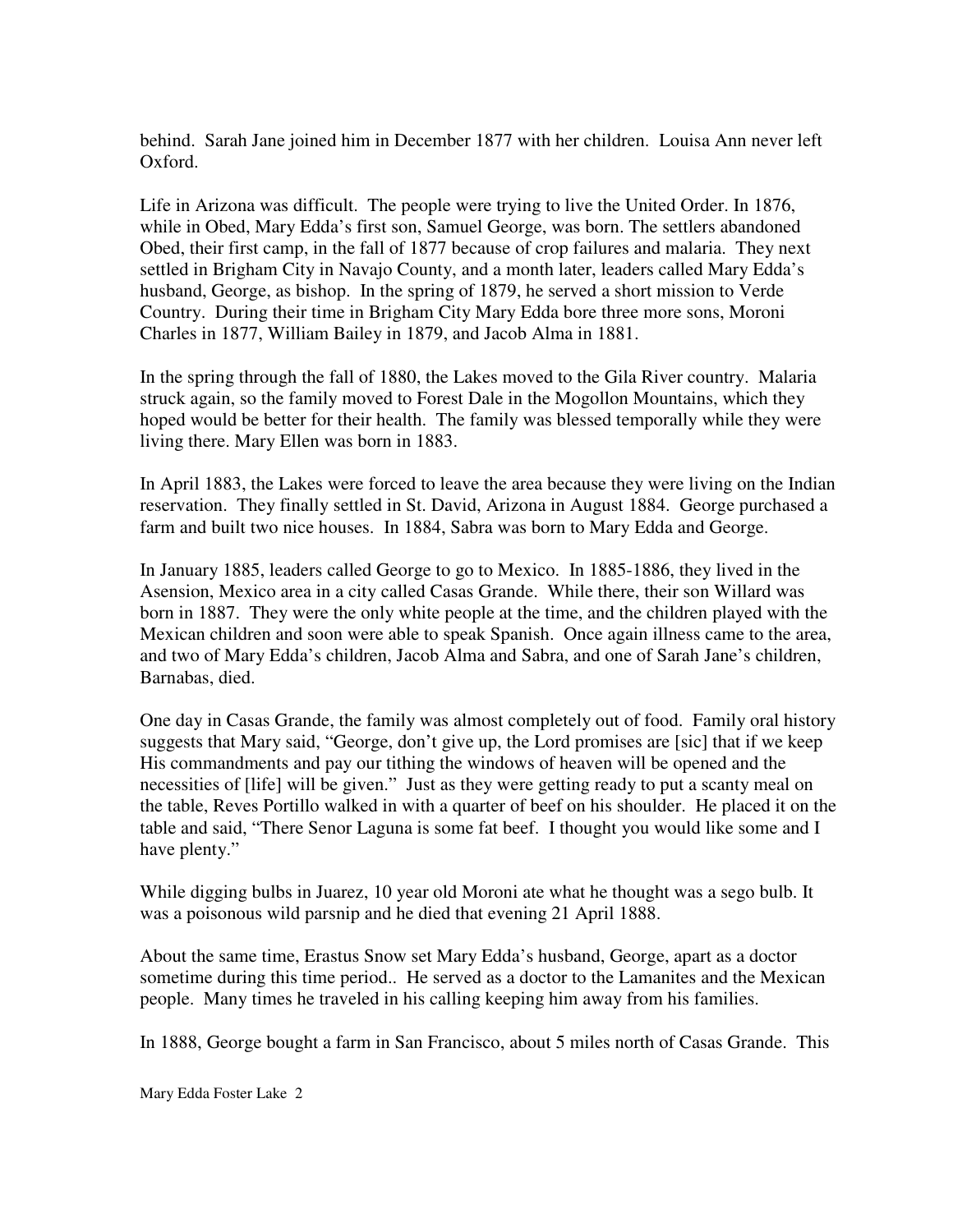farm became the nucleus of Colonia Dublan. The colony grew and developed. By August 1896, it had 40 families and over three hundred people. It included a flour gristmill and a large cooperative department store. Three other children were born to Mary Edda and George in Colonia Dublan. Ida May was born in 1890, Nephi was born in 1893, and Ammon was born in 1894.

In early 1898, Mary Edda's daughter Philomela Lake Jones and her two children died in Colonia Dublan of pneumonia, and on 23 Mar 1898, George Lake, Mary Edda's husband, died of pneumonia at the age of 59 years. He was called Dr. Laguna by the Mexicans as he served his mission as a doctor to the Mexican people and the saints in the Colonies. He was buried in Colonia Dublan, Chihuahua, Mexico. He was the father of 32 children with only 16 living to marry.

After George's death, Mary Edda relied on her sons and father. Her home was destroyed by a flood in September 1898, but her family rebuild it. She lived in Colonia Dublan until 1912 when residents left because of the revolt against the government and the raiding of their property by revolutionaries such as Poncho Villa. They had to leave everything behind taking only a some clothing and a bed roll. They traveled by train to El Paso, Texas, next to Stafford, Arizona, and then to St. George, Utah. Mary Edda's father passed away in Stafford during their stay there.

In January 1916, Mary Edda married George Henry Crosby in St. George, so she could be his housekeeper and cook. He died on 10 Oct 1916. Mary Edda did temple work in the St. George Temple while in St. George. Her health declined and while visiting her children in San Juan County, she died on 14 Aug 1918 and was buried in the Blanding, Utah Cemetery.

## **SOURCE:**

Jeffrey, Janet Franson. *History of the James Lake, Jr. Family.* Murray, Utah: Roylance Publishing, 1990, 301-315.